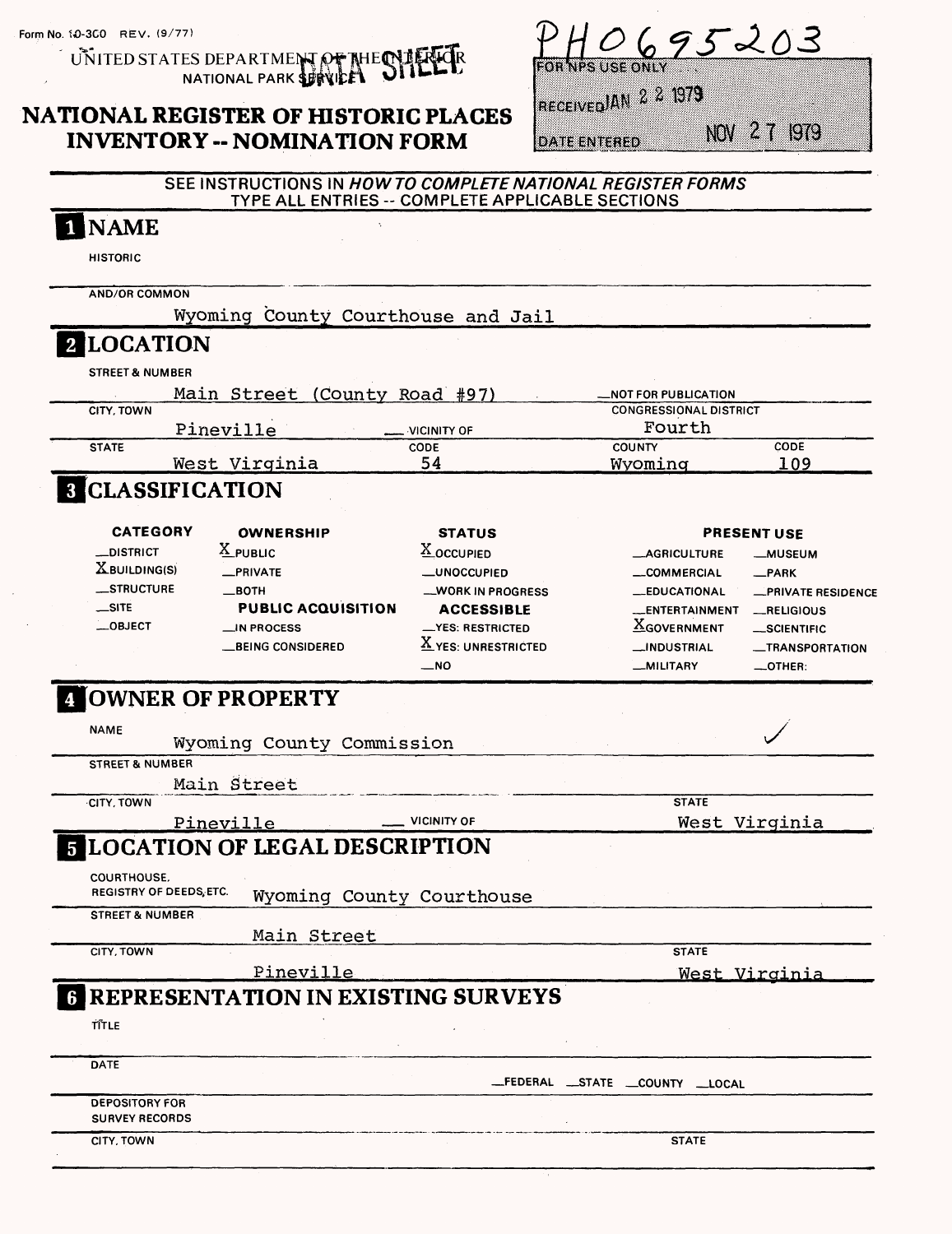# **Z** DESCRIPTION

| <b>CONDITION</b>  |                      | <b>CHECK ONE</b>  | <b>CHECK ONE</b>             |  |
|-------------------|----------------------|-------------------|------------------------------|--|
| <b>_EXCELLENT</b> | <b>LOETERIORATED</b> | <b>XUNALTERED</b> | <b><i>XORIGINAL SITE</i></b> |  |
| <b>X</b> GOOD     | __RUINS              | _ALTERED          | $-MOVED$<br>DATE.            |  |
| $-$ FAIR          | __UNEXPOSED          |                   |                              |  |

### DESCRIBE THE PRESENT AND ORIGINAL (IF KNOWN) PHYSICAL APPEARANCE

The Wyoming County Courthouse is a temple-form structure of native cut stone typical of Neoclassical buildings of the early twentieth century. It is planned as a central block with flanking wings. A massive fifty-four foot wide and twenty-four foot deep portico with triangular pediment, dominates the fromt elevation. The building measures approximately 120 feet across the front, 54 feet along the side, and is two stories high. The front and rear elevations are comprised of eleven bays, while the sides have nine bays.

Locally quarried and finished rock-faced ashlar was used in great quantities as the principal material. Dressed smooth native stone was used as quoins and as trim to accent windows and doors. Water tables and belt courses detail both the courthouse and the jail. The cornices on the courthouse wings and the jail are copper with a washing tin which matches the color of the stone.

The center block is a gable with medium pitched roof. The wings have flat roofs with a balustrade that contains balusters in sets of four. The ridge of the building at the front is surmounted by a small domed cupola pierced by clock faces on all sides. Below the clock faces is a cornice and plain frieze and below this a belfry with three open arches on each side.

The windows of the wings are double hung sash with six lights but at front and rear of the central block the windows of the second floor courtroom are double hung sashes with twelve over twelve lights and transoms with double latticed lights. On the first floor the windows are arched and transomed to match the entry which has double doors and a draped fan light. All the windows and exterior doorways of the building have dressed stone surrounds. The one chimney of the courthouse is of brick and is corbeled and serves the heating system.

A special feature of the Wyoming County Courthouse is the Imperial Roman style portico with triangular pediment. This is a tetrastyle portico carried by four modified Roman Doric (Roman Tuscon) Columns. Matching these columns in size and height are four finely dressed limestone pilasters. A smaller entrance to the building is at the west side. It has double doors with a transom and is covered by a single-story portico which is a small one-bay likeness of the larger one. A Masonic cornerstone was placed on the drip belt at the southwest corner of the building in 1916.

The Main entrance to the courthouse leads to a large lobby which is directly under the south half of the second floor courtroom. Doors and rampant arches at the rear of the lobby lead to the offices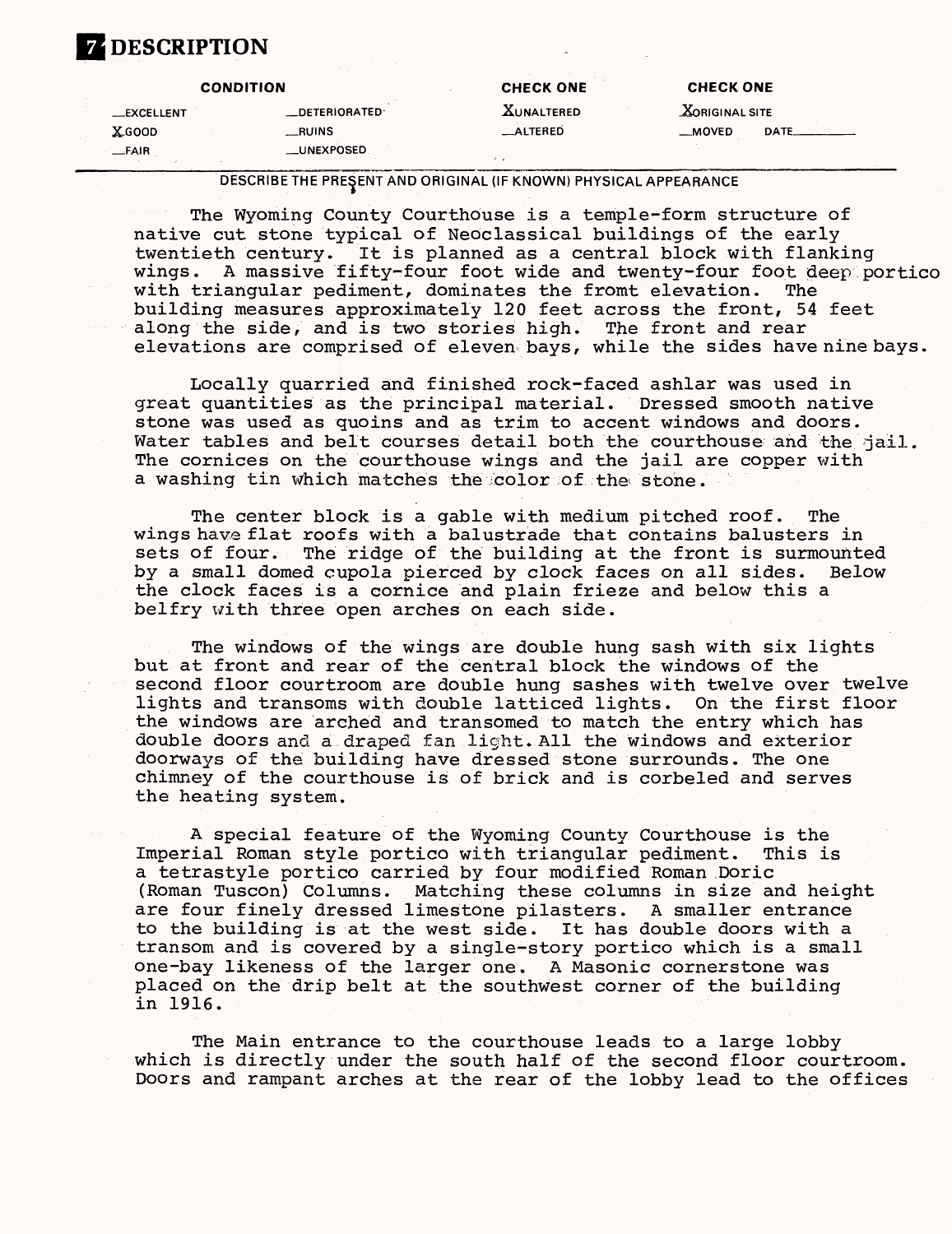**Form No 10-300a (Hev. 10-74)**

> **UNITED STATES DEPARTMENT OF THE INTERIOR NATIONAL PARK SERVICE**

## **NATIONAL REGISTER OF fflSTORIC PLACES INVENTORY - NOMINATION FORM**



WYOMING COUNTY COURTHOUSE.AND JAIL, PINEVILLE, WEST VIRGINIA

**CONTINUATION SHEET** THEM ITEM NUMBER 7 THEM PAGE 2

of several departments of the county government. An archway at each front corner opens to a stairwell which leads to the office of the Clerk of the Circuit Court and the Circuit Courtroom. This room is bordered on the west by a row of pertinent offices. The stairways to the courtroom are open-well, three-flight, and with an open string. They have lovely turned newels and balusters<br>three to the tread. The string has ornamental brackets and t The string has ornamental brackets and the handrail is large and beautifully curved. The stairway at the west wing entrance is an open single-flight with all the features of the other stairs.

A few of the interior doors have glass panels for reason of security but all others are solid, with three tiers, six panels, good brass hinges and knobs. The arches which lead to the hallways have a hood mould on architrave trim and have paneled reveals. The doors which lead to rooms have square shouldered trim. Other trim throughout the building, such as cornices, the backboards and the wainscoting is very fine. It is either painted with a pleasing color or stained very dark. All this wood work is believed to be either light oak or walnut. The ceiling of the lobby is coffered and matches in its detail the courtroom cornices. The courtroom has a high paneled wainscot which holds the bases of the many fluted pilasteres with Ionic capitals which grace the courtroom The floors are of terazzo though much of it has been covered with tile for the sake of quietness.

The Wyoming County Jail stands beside the Courthouse on the Square only twenty feet to the east. It was built of the same handsome native, rock-faced stone with some dressed stone used as quoins and window trim. The building has a grim, unfriendly look. It lacks the attractiveness that lively exterior decoration gives to the Courthouse. The jail is ninety-four feet wide and fifty feet deep and is L-shaped. It has three stories and a basement and its flat roof is surrounded by an unbroken parapet. The front (South) facade contains eleven bays and the West side nine. The central block, of three bays, has dressed stone surrounds and a pleasing frontispiece with a semielliptical lined pediment, also of smooth stone. The jail has one exterior and one interior chimney both of stone lengthened by brick. All cell windows are swing-up metal casements with 4/4 lights, and all other windows have swing-out casements with 6/6 lights. Two floors of the West wing are cell blocks. The front wing contains the jailor's living quarters.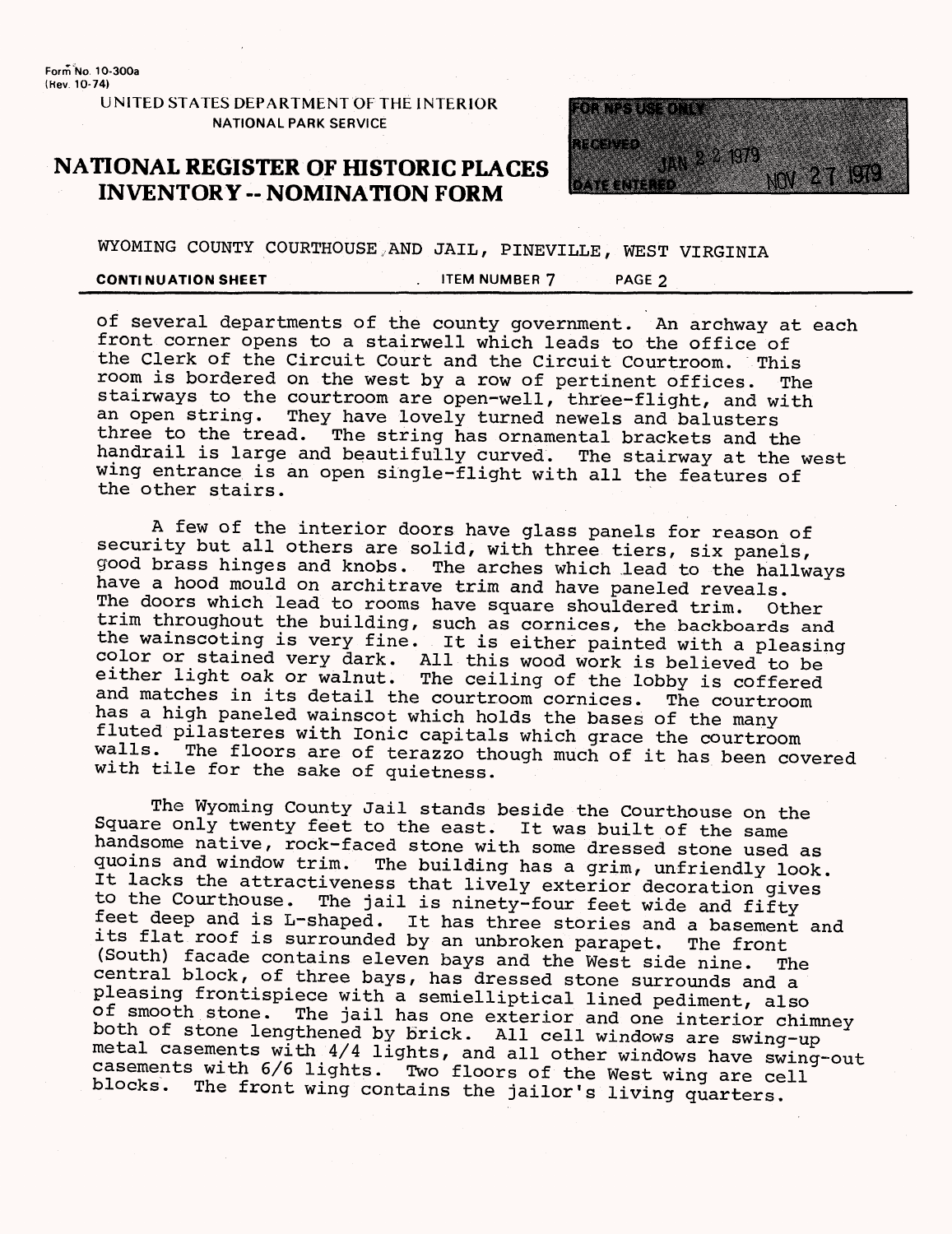**Form No. 1O-300a {Hev. 10-74)**

> **UNITED STATES DEPARTMENT OF THE INTERIOR NATIONAL PARK SERVICE**

## **NATIONAL REGISTER OF HISTORIC PLACES INVENTORY -- NOMINATION FORM**



WYOMING COUNTY COURTHOUSE AND JAIL, PINEVILLE, WEST VIRGINIA

### **CONTINUATION SHEET CONTINUATION SHEET**

The site of the Wyoming County Courthouse and Jail is a Square of about two acres on a hill side in the center of Pineville. Its position is on the North side of Main Street at the junction of State Route #97. The Square contains three broad terraces from front to back which contain long grassed lawns with good trees, wide walls and steps. On the middle terrace is the Cook Memorial built by friends On the middle terrace is the Cook Memorial built by friends to honor the "Rev. W. H. H. Cook Soldier-Statesman-and Minister",<br>1840-1923. The Square is enclosed with a heavy but bandsome stone The Square is enclosed with a heavy but handsome stone wall of good proportions. No one questions the right of the people of Wyoming County to be proud of their Courthouse Square.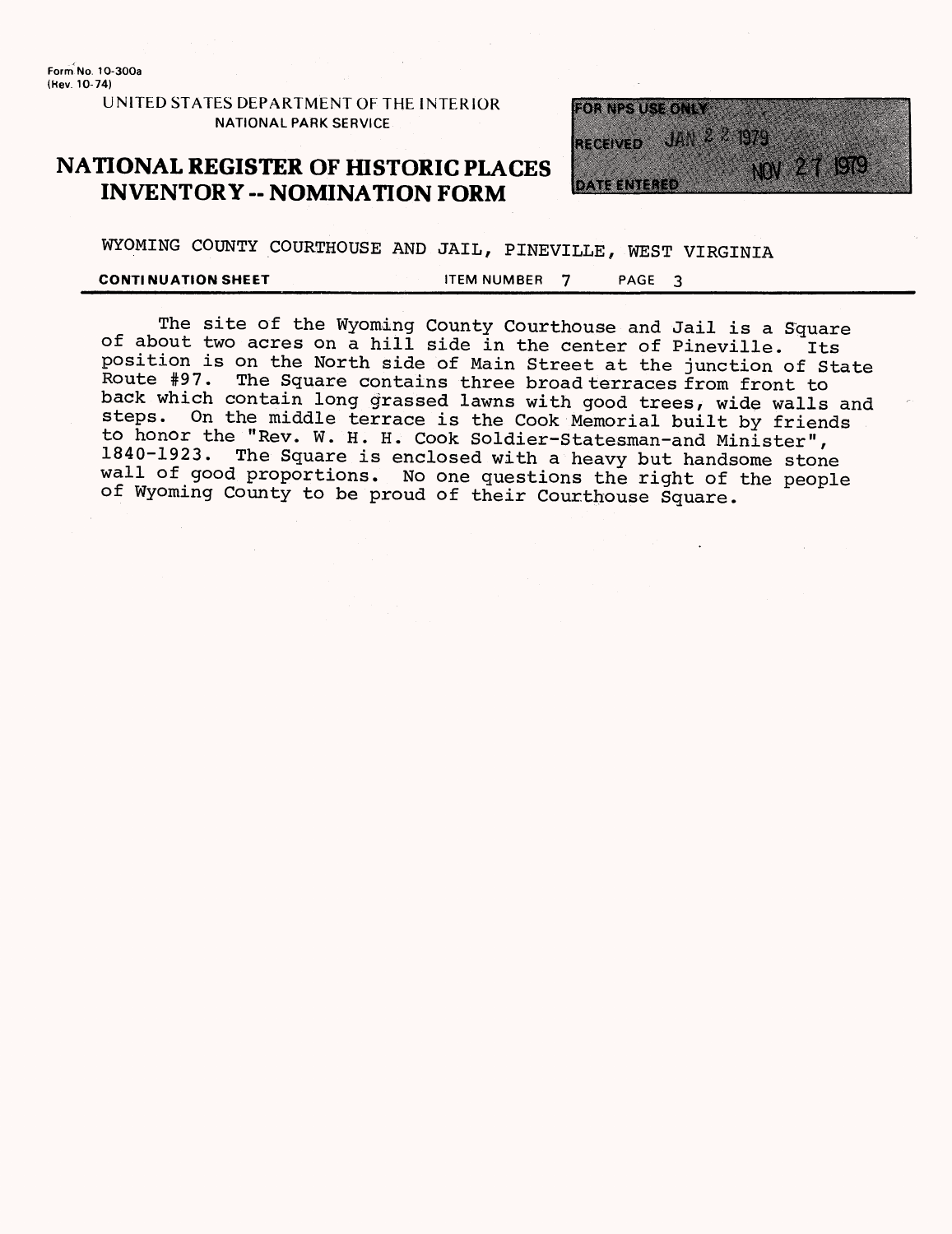# **SIGNIFICANCE**

| <b>PERIOD</b>       |                                | AREAS OF SIGNIFICANCE -- CHECK AND JUSTIFY BELOW |                                |                      |  |
|---------------------|--------------------------------|--------------------------------------------------|--------------------------------|----------------------|--|
| <b>_PREHISTORIC</b> | <b>LARCHEOLOGY-PREHISTORIC</b> | COMMUNITY PLANNING                               | <b>XLANDSCAPE ARCHITECTURE</b> | RELIGION             |  |
| $-1400-1499$        | <b>ARCHEOLOGY-HISTORIC</b>     | __CONSERVATION                                   | <b>XLAW</b>                    | $\equiv$ SCIENCE     |  |
| $-1500 - 1599$      | <b>AGRICULTURE</b>             | <b>LECONOMICS</b>                                | __LITERATURE                   | __SCULPTURE          |  |
| -1600-1699          | <b>AARCHITECTURE</b>           | $\equiv$ EDUCATION                               | _MILITARY                      | _SOCIAL/HUMANITARIAN |  |
| —1700-1799          | $\equiv$ ART                   | __ENGINEERING                                    | __MUSIC                        | $\equiv$ THEATER     |  |
| .1800-1899          | COMMERCE                       | <b>LEXPLORATION/SETTLEMENT</b>                   | _PHILOSOPHY                    | _TRANSPORTATION      |  |
| X1900-              | COMMUNICATIONS                 | $\Box$ NDUSTRY                                   | <b>XPOLITICS/GOVERNMENT</b>    | _OTHER (SPECIFY)     |  |
|                     |                                | $\Box$ INVENTION                                 |                                |                      |  |
|                     |                                |                                                  |                                |                      |  |

### **SPECIFIC DATES 1916, 1929** BUILDER/ARCHITECT Architect-A.F. Wysong BUILDER/ARCHITECT ILLOILLOGE IN . My Dong<br>Builders-D.J. Phipps and Early Brothers

STATEMENT OF SIGNIFICANCE See Continuation Sheet, #8, page 3.

Creation of the Courthouse and Jail complex of Wyoming County was the answer to a dream of fifty years duration and the stately stone buildings of classic architectural design on their prominent and handsome lawns fulfilled local ambitions. Within the bounds of the County there is no other building, structure, or place that is so significant to the county citizenry. Wyoming County is in the middle of the second tier of West Virginia counties as viewed from the state's southern border. It is deep in the southern coal fields.

After many years of "county seat fights and disputations", lasting until 1911, Pineville was solidly affirmed to be the county seat. In 1916, a handsome classical revival couthouse was built of stone from a local quarry. A state architect A.F. Wysong planned and D.J. Phipps of Roanoke erected the building for \$79,000. The present jail was built close beside the Courthouse in 1929 by contract with the Early Brothers. The same lovely native stone and many of the same architectural features were used in the construction of the jail. By use of Work Projects Administration aid in 1930, Courthouse Square was landscaped and the splendid stone wall was built. All this stone was quarried just west of Pineville. A large modern, three-story brick building was built across the street behind the Square as a fireproof annex.

Wyoming County was formed from Logan County by Act of the General Assembly of Virginia on 26 January 1850. The county received her name from an Indian tribe. The County contains 507 square miles. Indicative of its lack of development as a political unit in the new state of West Virginia, Wyoming County sent no representative to the First Constitutional Convention of 26 November 1861. In the first election of the new state, in this and 14 other counties, there were no returns. The first seat of county government was the Cook settlement. The bids for county seat began in 1893 when Castle Rock, the early name of Pineville (the rock is still there), sought the honor. Oceana made a try in 1892, then Bartley made a bid and lost in 1893. Again in 1898 and 1905 Pineville had to defend its claim. And, finally, in 1911, a third vote for Pineville ended the controversy.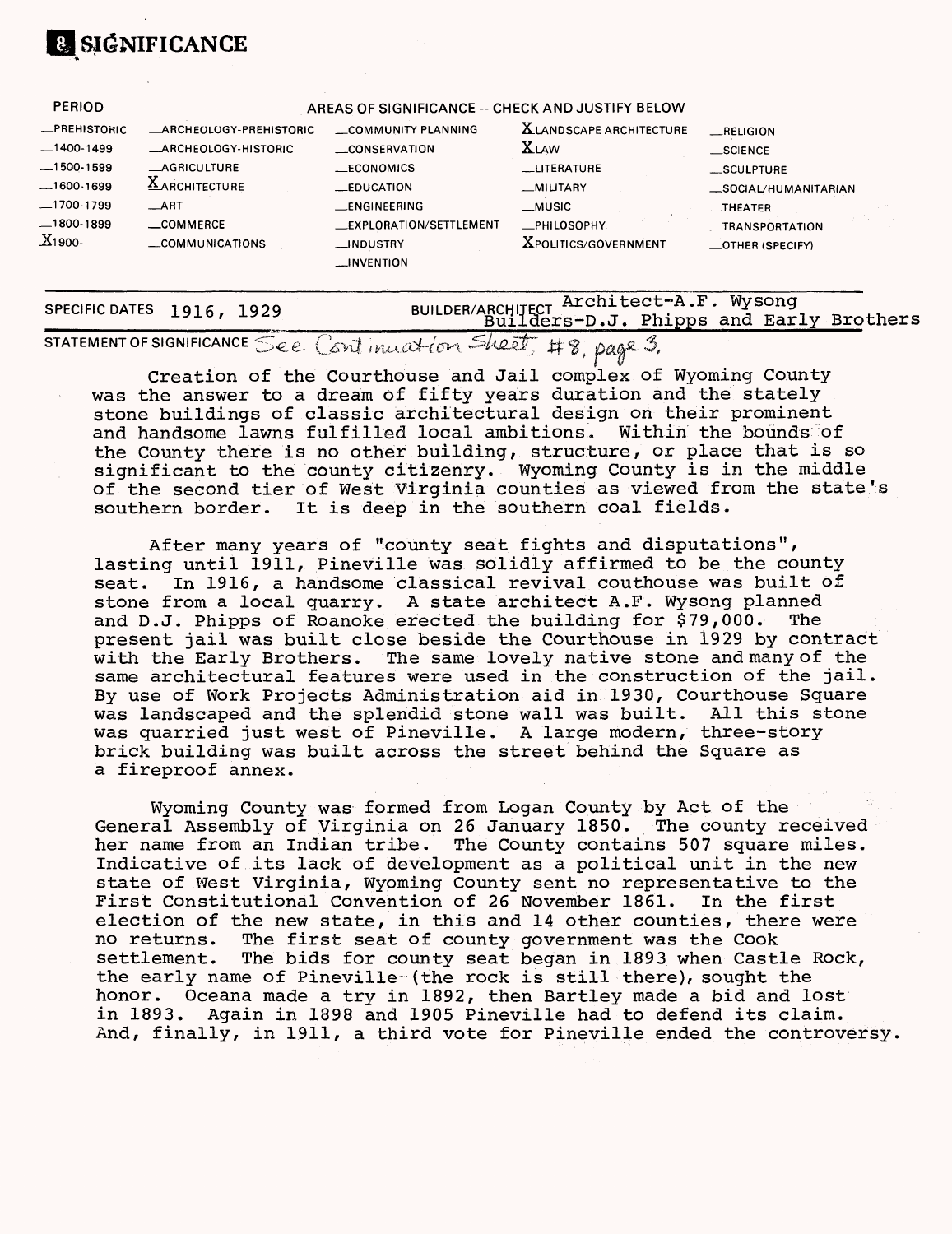# **MAJOR BIBLIOGRAPHICAL REFERENCES**

Ambler, Charles Henry, West Virginia: The Mountain State. New York: Prentice-Hall, 1940.

Bowman, Mary Keller, Reference Book of Wyoming County History. Parsons, WV: McClain Printing Co., 1965.

# West Virginia Stories and Biographies. New York: Rand McNally and Co., 1937

| IOGEOGRAPHICAL DATA                                                                                                                                                                                                                                                                                                                                                                            |                                      |
|------------------------------------------------------------------------------------------------------------------------------------------------------------------------------------------------------------------------------------------------------------------------------------------------------------------------------------------------------------------------------------------------|--------------------------------------|
| ACREAGE OF NOMINATED PROPERTY TWO ACYES                                                                                                                                                                                                                                                                                                                                                        |                                      |
| Pineville<br>QUADRANGLE NAME                                                                                                                                                                                                                                                                                                                                                                   | QUADRANGLE SCALE $1:24,000$          |
| <b>UTM REFERENCES</b><br>[4 5,2 5,2,0]<br>14,15,95,6,0<br>A I L. 71<br>В<br><b>NORTHING</b><br><b>EASTING</b><br>ZONE<br>D<br>C                                                                                                                                                                                                                                                                | EASTING<br><b>NORTHING</b><br>ZONE   |
| F                                                                                                                                                                                                                                                                                                                                                                                              |                                      |
| G                                                                                                                                                                                                                                                                                                                                                                                              |                                      |
| VERBAL BOUNDARY DESCRIPTION The courthouse and jail are centered in a two-acre<br>square on a hillside in the center of Pineville. The complex is on the north<br>side of Main Street at junction of State Route #10 and County Road<br>broad terraces enclosed by a stone wall fronting on Main Street.<br>LIST ALL STATES AND COUNTIES FOR PROPERTIES OVERLAPPING STATE OR COUNTY BOUNDARIES |                                      |
| <b>STATE</b><br>CODE.<br><b>COUNTY</b>                                                                                                                                                                                                                                                                                                                                                         | <b>CODE</b>                          |
| <b>COUNTY</b><br><b>CODE</b><br><b>STATE</b>                                                                                                                                                                                                                                                                                                                                                   | <b>CODE</b>                          |
| West Virginia Departmetn of Culture & History<br><b>STREET &amp; NUMBER</b>                                                                                                                                                                                                                                                                                                                    | October 25, 1978<br><b>TELEPHONE</b> |
| <b>ORGANIZATION</b>                                                                                                                                                                                                                                                                                                                                                                            | DATE:                                |
|                                                                                                                                                                                                                                                                                                                                                                                                |                                      |
| The Cultural Center, Capitol Complex<br><b>CITY OR TOWN</b>                                                                                                                                                                                                                                                                                                                                    | 304<br>$348 - 0244$<br><b>STATE</b>  |
| Charleston                                                                                                                                                                                                                                                                                                                                                                                     | 25305<br>West Virginia               |
| <b>IZSTATE HISTORIC PRESERVATION OFFICER CERTIFICATION</b><br>THE EVALUATED SIGNIFICANCE OF THIS PROPERTY WITHIN THE STATE IS:<br>NATIONAL<br>STATE ____                                                                                                                                                                                                                                       | LOCAL $\overline{X}$                 |
| As the designated State Historic Preservation Officer for the National Historic Preservation Act of 1966 (Public Law 89-665), I<br>hereby nominate this property for inclusion in the National Register and certify that it has been evaluated according to the<br>criteria and procedures set forth by the National Park Service.<br>STATE HISTORIC PRESERVATION OFFICER SIGNATURE            | $17 - 79$                            |
| <b>TITLE</b>                                                                                                                                                                                                                                                                                                                                                                                   | <b>DATE</b>                          |
| <b>DENISTIS TO NA</b><br>inhen en gefinemmen mit de foren mit ingebied in the national register                                                                                                                                                                                                                                                                                                | 27-79<br>DATE                        |
| THE NATIONAL REGISTER<br>an sa<br>C P 68<br><u>, martin</u>                                                                                                                                                                                                                                                                                                                                    | DATE $11 - 26 - 79$                  |
| <sub>oordma</sub> rbn                                                                                                                                                                                                                                                                                                                                                                          |                                      |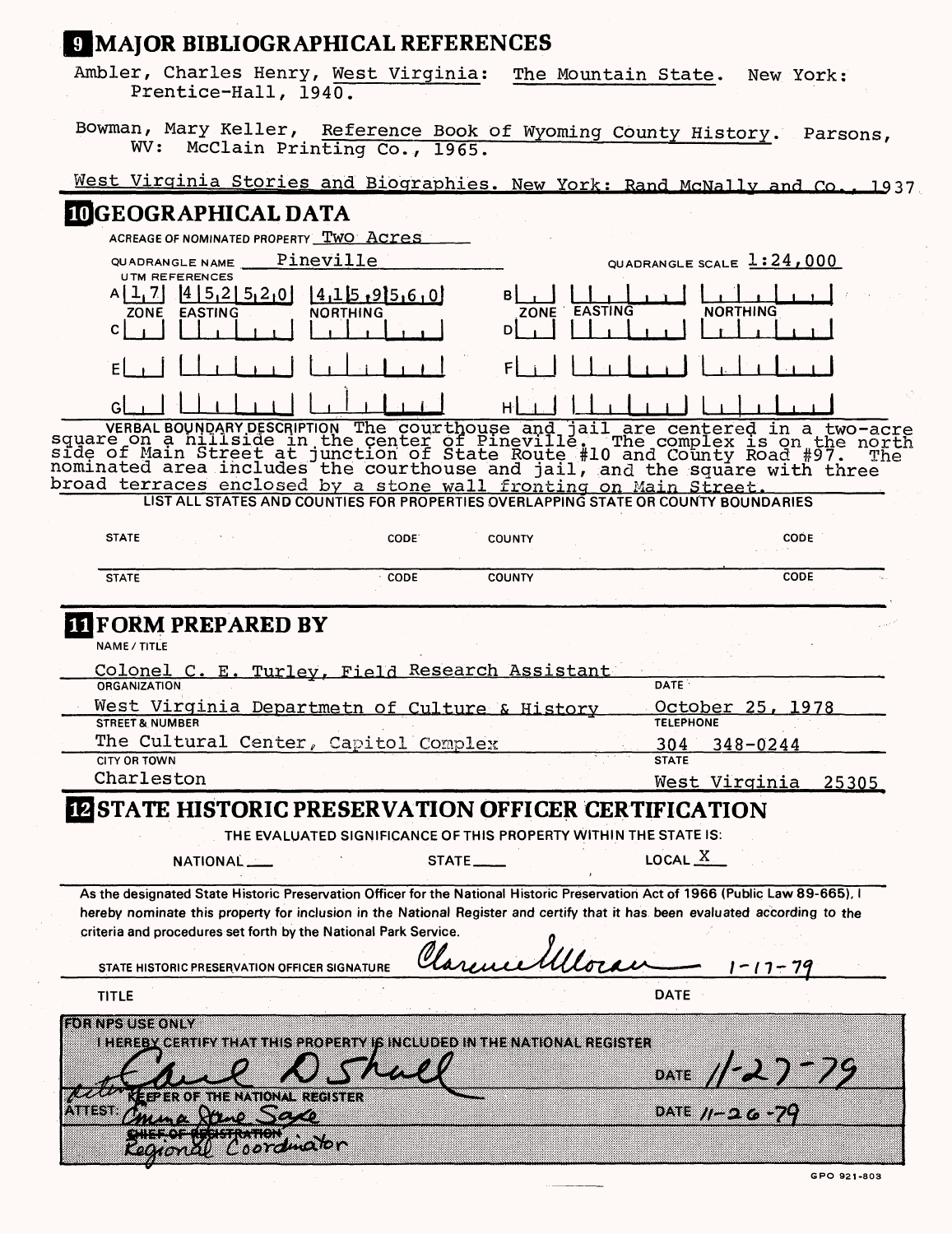**Form No. 10-300a (Hev 10-74)**

> **UNITED STATES DEPARTMENT OF THE INTERIOR NATIONAL PARK SERVICE**

## **NATIONAL REGISTER OF HISTORIC PLACES INVENTORY -- NOMINATION FORM**



WYOMING COUNTY COURTHOUSE AND JAIL, PINEVILLE, WEST VIRGINIA

**CONTINUATION SHEET** TEM NUMBER 8 PAGE 2

Bond was given by eight men of Pineville in 1905, "to furnish a suitable building for county purposes". The Thomas A. Cook house was secured as the county's first courthouse. In 1909, the county bought several lots for a public square and had built on one corner a frame temporary building with a stone vault. Then, in 1916, the grand stone courthouse was built and in 1929 the jail was added on the northeast corner of the square. The County has kept both buildings and grounds in good repair and has made no structural changes in the complex.

The exploitation of the coal fields in Wyoming County started c. 1875. With the coming of the railroads in the first quarter of the twentieth century fortunes in the timber and coal industries were made by foreign born operators. Since 1916 the coal fields have suffered repeated misfortune. They hang on and given a reasonable period of industrial peace Wyoming County will insure her future.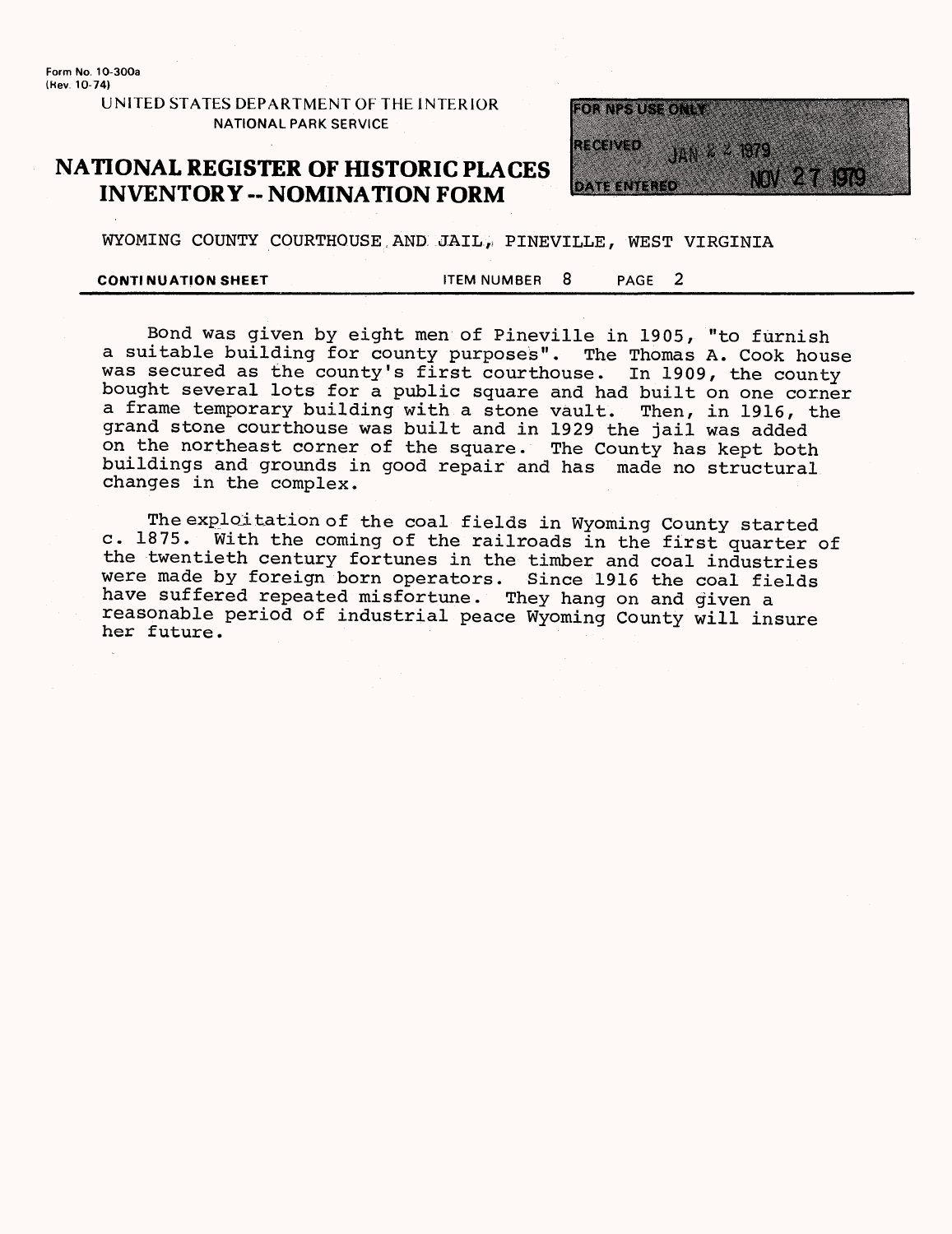FHR-8-300A (11/78) UNITED STATES DEPARTMENT OF THE INTERIOR HERITAGE CONSERVATION AND RECREATION SERVICE

# **NATIONAL REGISTER OF HISTORIC PLACES INVENTORY -- NOMINATION FORM**

FOR HORS USE ONLY **OCT 03 1974** RECEIVED NOV 27 1979 DATE ENTERED

WYOMING COUNTY COURTHOUSE AND JAIL, PINEVILLE, WYOMING COUNTY, WEST VIRGINIA

| <b>CONTINUATION SHEET</b> | ITEM NUMBER 8 | PAGE <sup>3</sup> |  |
|---------------------------|---------------|-------------------|--|
|                           |               |                   |  |

The Wyoming County Courthouse and Jail form an architecturally significant complex atop a hill in the center of Pineville, county seat of Wyoming, in the heart of West Virginia's southern coal fields. The Neo Classical style buildings symbolize, moreover, a locally significant political and legal developement that culminated at the beginning of the second decade of the twentieth century in the choice of Pineville as the permanent seat of Wyoming County, ending a two-decade long quarrel among the county communities of Oceana, Bartley, and Pineville. Design and construction of a massive courthouse following soon after the historic county seat vote of 1911, symbolized thereby a sense of permanence and effective political stability long denied Wyoming County.

Architect A. F. Wysong of Charleston, a respected and well-known professional of West Virginia (Wysong designed Charleston's Municipal Auditorium), was selected by county authorities to design suitable quarters for county administrative operations. He chose a theme of the currently fashionable Neo Classical Revival for his large, bilateral Roman porticoed composition.

The colossal proportion of the portico which forms the front of a templeform block, overwhelms the nearly flat-roofed wings and reduces the domed clock tower to the status of a mere afterthought. The generally smooth, unadorned surfaces of the building and simplicity of massing figure well in the best tradition of provincial Neo Classical design. The Wyoming County Courthouse survives as a testament to an important architectural movement in America and as the most significant example of twentieth century classicism in the county.